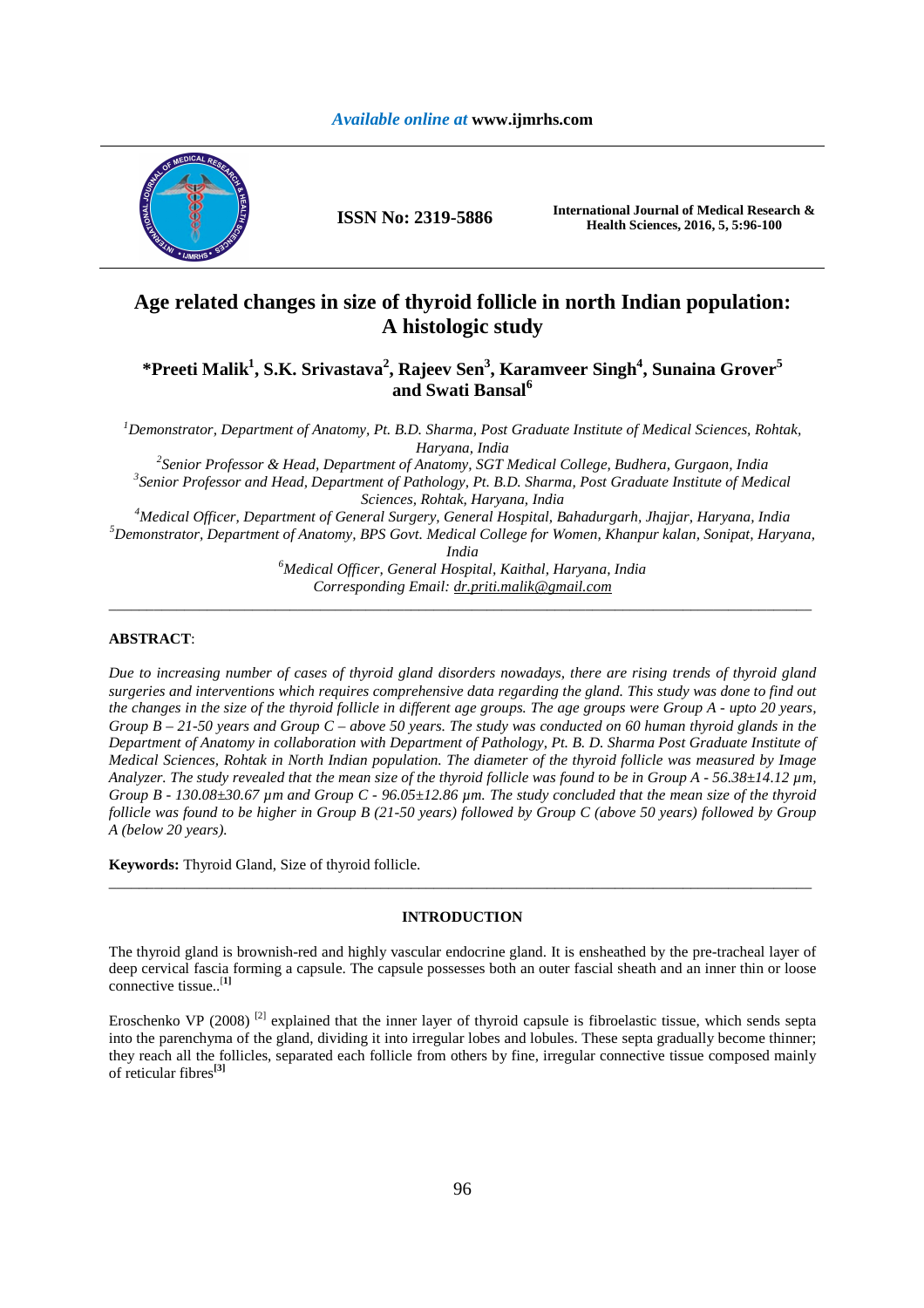The functional units of the thyroid gland are follicles, which are spherical and cyst like, between 0.02 and 0.9 mm in diameter. Follicles consist of a central core of colloid material surrounded by a single layered epithelium resting on a basal lamina.

*\_\_\_\_\_\_\_\_\_\_\_\_\_\_\_\_\_\_\_\_\_\_\_\_\_\_\_\_\_\_\_\_\_\_\_\_\_\_\_\_\_\_\_\_\_\_\_\_\_\_\_\_\_\_\_\_\_\_\_\_\_\_\_\_\_\_\_\_\_\_\_\_\_\_\_\_\_\_*

Follicular cells vary from squamous or low cuboidal to columnar, depending on their level of activity, which is controlled mainly by circulating hypophyseal thyroid-stimulating hormone (TSH, thyrotropin). Resting follicles are large and lined by squamous or low cuboidal epithelium with abundant luminal colloid. Apical microvilli are short in resting cells, but elongate and often branch on stimulation by TSH. Follicles showing different levels of activity may co-exist.

The study is conducted to measure and correlate age related changes in the size of the thyroid follicle in north Indian population. In biopsy specimens, the measurement of the size of the thyroid follicle can rule out the pathology if the normal size of thyroid follicle is to be known to the particular age group.

# **MATERIALS AND METHODS**

The present study was conducted in the Department of Anatomy in collaboration with the Department of Pathology, Pt. B.D. Sharma, Postgraduate Institute of Medical Sciences, Rohtak.

This study was done on 60 human thyroid glands.

### **Selection of cases**

#### **Inclusion Criteria-**

These samples were collected from autopsied bodies from the mortuary of Department of Forensic Medicine undergoing post-mortem in routine, after obtaining proper consent of the relatives, wherever required. Samples were collected from cases within 24 hours after death before appearance of signs of putrefaction.

## **Exclusion Criteria-**

The following cases were excluded from the study:

- $\triangleright$  Hanging
- $\triangleright$  Poisoning
- $\triangleright$  Any cutting or crushing injury to thyroid gland
- $\triangleright$  Known case of thyroid disease
- $\triangleright$  Burnt
- Decomposed

#### **Grouping of the Samples**

Grouping of the samples were done according to age.

- $\bullet$  Group A  $\leq$  20 years
- $\div$  Group B 21 50 years
- Group C above 50 years

The human thyroid gland with related structures was collected en-mass. The collected samples were washed gently with tap water. Blood and blood clots were removed. Each sample was tagged with a piece of cloth which bear an identification number along with age and sex of the victim. Then the samples were fixed and preserved in 10% formol saline solution.

#### **Histology of the Thyroid Gland**

#### **Preparation of the Slides**

Tissue blocks were fixed in 10% formol saline in a plastic container which were numbered having same number as on specimen. The tissue was washed in running tap water; dehydration was done with ascending grades of alcohol, cleared with xylene, in filterated and embedded in paraffin wax. Paraffin blocks were cut at 7 micron thickness and were stained with routine Haematoxylin and Eosin (H&E) stain.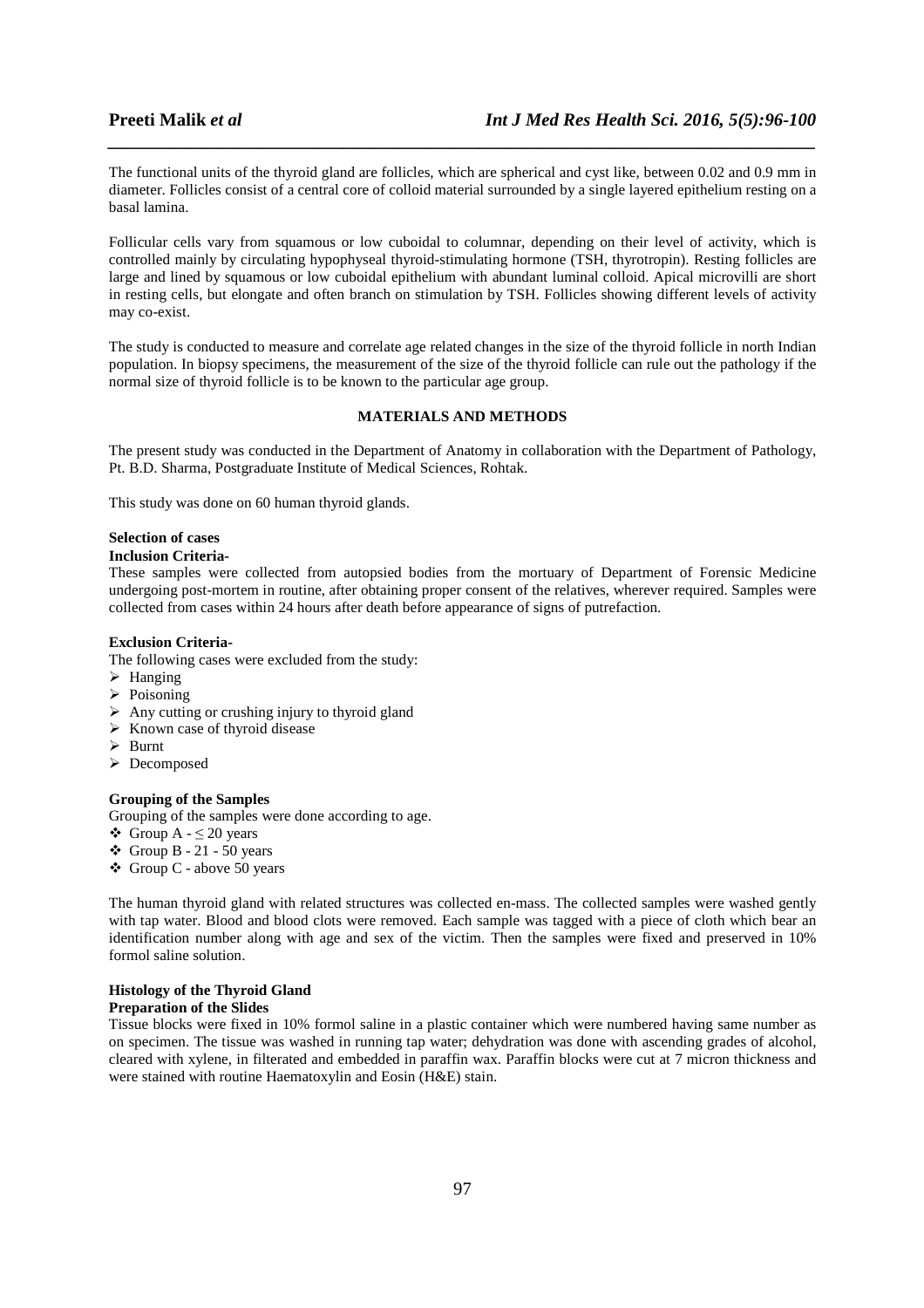#### **Measurements of the Diameter of the Thyroid Follicles**

For measurement of the diameter of the thyroid follicles, 3 different fields were chosen from each slide and from each field 5 follicles of different size were observed. The diameter of follicles was measured by using an Image Analyzer. Two measurements were taken for each follicle. One measurement was taken at the maximum transverse diameter of the follicle and another at perpendicular to the first one. So the average diameter of the thyroid follicle was measured by taking the mean of the two diameters i.e.

*\_\_\_\_\_\_\_\_\_\_\_\_\_\_\_\_\_\_\_\_\_\_\_\_\_\_\_\_\_\_\_\_\_\_\_\_\_\_\_\_\_\_\_\_\_\_\_\_\_\_\_\_\_\_\_\_\_\_\_\_\_\_\_\_\_\_\_\_\_\_\_\_\_\_\_\_\_\_*

Maximum transverse diameter + Maximum perpendicular diameter 2



**Figure: Shows Measurement of the Size of the Thyroid Follicle** 

#### **Statistical Analysis:**

The data obtained was analyzed using SPSS 17.1 software. The One Way Anova test was applied to compare the age related changes in the size of the thyroid follicle. The p-value  $\leq 0.05$  was considered as significant.

### **RESULTS**

In the present study, the average size of the thyroid follicle in different age groups was observed to be  $94.17\pm36.64$ µm.

| Age Groups (years) | Number of specimens | Size of thyroid follicle $(\mu m)$ | Significance |
|--------------------|---------------------|------------------------------------|--------------|
|                    |                     | $Mean \pm SD$                      | $(p-value)$  |
| $A(\leq 20)$       | 20                  | $56.38 \pm 14.12$                  |              |
| $B(21-50)$         | 20                  | $130.08 \pm 30.67$                 | $0.00*$      |
| C(>50)             | 20                  | $96.05 \pm 12.86$                  |              |
| Total              | 60                  | $94.17 \pm 36.64$                  |              |
| * Significant      |                     |                                    |              |

**Table: Age-wise distribution of Size of the Thyroid Follicle**

Size of the thyroid follicle in group A (age upto 20 years) varied from 32.7  $\mu$ m to 80.8  $\mu$ m (mean value 56.38±14.12 µm), in group B (age 21-50 years) varied from 88.6 µm to 190.6 µm (mean value 130.08±30.67 µm) and in group C (age above 50 years) varied from 72.8  $\mu$ m to 115.6  $\mu$ m (mean value 96.05 $\pm$ 12.86  $\mu$ m). When the mean values of group A, B and C were compared with each other, the difference was found to be significant (p-value  $<0.05$ ).

# **DISCUSSION**

The secretory follicles constitute the functional and structural units of the thyroid gland. About 30 millions of follicles are packed together to form the human thyroid gland.**[4]**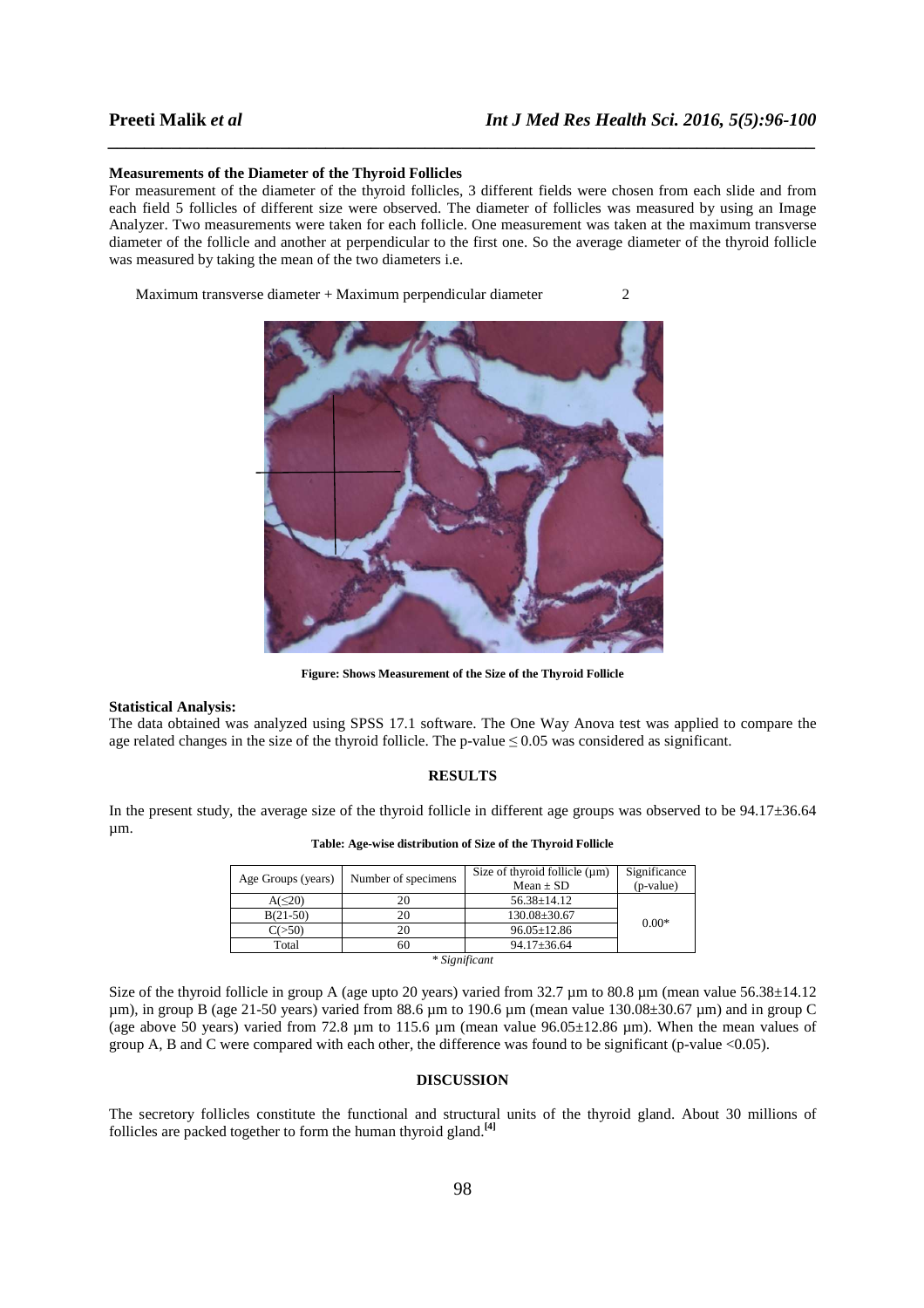The follicles which consists of spheres formed by simple cuboidal epithelium having a lumen filled with gelatinous substance called colloid.<sup>[5]</sup> and Nayyar et al (1990)<sup>[6]</sup> stated that aged thyroid gland as an increased number of parafollicular cells.

*\_\_\_\_\_\_\_\_\_\_\_\_\_\_\_\_\_\_\_\_\_\_\_\_\_\_\_\_\_\_\_\_\_\_\_\_\_\_\_\_\_\_\_\_\_\_\_\_\_\_\_\_\_\_\_\_\_\_\_\_\_\_\_\_\_\_\_\_\_\_\_\_\_\_\_\_\_\_*

Thyroid gland is a very important endocrine gland which is concerned with rate of metabolism, blood calcium level and affects on growth and development in mammals $^{[7]}$ .

Jackson (1931)<sup>[8]</sup> reported the size of the thyroid follicle as low as  $30.6\pm0.72$  micron and as great as  $62.7\pm1.8$  micron both of which are found to be lower than the present study. Saadeh et al  $(1978)^{9}$  reported the size of the thyroid follicle ranging from 178.4 to 221.5 micron, average being 198.1 micron which was found to be higher than the present study.

Berkovitz (2005)<sup>[10]</sup> reported the size of normal thyroid follicle 0.02-0.9 mm in diameter which was found to be lower than the present study. Sultana et al  $(2007)^{[11]}$  reported mean follicular diameter 198.45 µm in Group A (upto 18 years), 265.79 µm in Group B (19-45 years) and 203.50 µm in Group C (>45 years) which was found to be higher than the present study in Group A, Group B and Group C respectively.

Nurunnabi et al  $(2009)^{[12]}$  reported the average size of thyroid follicle in Group A (10-20 years) is 171.29 $\pm$ 3.95 µm, in Group B (21-50 years) is  $210.00\pm20.02$  µm and in Group C (>50 years) is 170.55 $\pm$ 4.31 µm which was found to be higher than the present study in Group A, Group B and Group C respectively.

# **CONCLUSION**

In the present study, the average size of the thyroid follicle was found to be higher in Age Group B (21-50 yrs), followed by Group C (>50 yrs), followed by Group A ( $\leq$ 20 yrs) which means that most active age group is Group B. Pathologist will get benefitted by the study as they will be aware of the normal size of the thyroid follicle and help them to give an accurate diagnosis about any abnormality of the gland.

#### **Acknowledgement**

Praise is to the Almighty God, who made me able to carry out the work successfully. Thanks-giving is a pleasant job, but it is nonetheless difficult where one sincerely tries to put them in words. I find myself short of words while expressing my sense of gratitude and indebtedness towards Dr. Sushil Kumar Srivastava, Senior Professor, Department of Anatomy, Pt. B.D. Sharma Post Graduate Institute of Medical Sciences, Rohtak. Despite the other important responsibilities, he obliged me to encroach over his precious time and guided me with his invaluable suggestions and affectionate help. His immense knowledge of the subject, analytic gaze, farsightedness and perseverance were a constant source of inspiration during the course of this work. My sincere thanks to Mr. Karan Singh, Mr. Manoj and all technicians in the Department of Anatomy, for their assistance rendered during the course of this study.

#### **REFERENCES**

[1] Barbara Y, James S, Tohn H. Wheater's Functional Histology: A text and colour atlas, 5<sup>th</sup> ed, Elsevier Mosby. 2006. p.317-20.

[2] Eroschenko VP. Diflore's atlas of histology with functional correlation,  $11<sup>th</sup>$  ed. Lippincott Williams and Wilkins. 2008. p.395-8.

[3] Junquera LC, Carneivo J. Basic Histology: text and atlas.  $11<sup>th</sup>$ ed. New York: McGraw-Hill. 2005. p. 411-5.

[4] Ross MH, Pawlina W. Histology: a text and atlas with correlated cell and molecular biology.  $5<sup>th</sup>$  ed. Baltimore: Lipincott Williams and Wilkins; 2006.p.700-4.

[5] Otoole K, Fenoglio-preiser C, Pushparaj N. Endocrine changes associated with human aging process. Effect of age on the number of calcitonin immunoreactive cells in the thyroid gland. J Hum Pathol. 1991; 9: 991-1000.

[6] Nayyar RP, Oslaps R, Paloyan E. Age related correlation between serum TSH and thyroid C-cell hyperplasia in long-Evans rats. J Exp Pathol. 1990; 6: 89-95.

[7] Ganong WF. Review of Medical physiology. 22nd ed. Singapore: McGraw-Hill, 2005. p. 317-32.

[8]Jackson JL. The shape and size of human thyroid follicle in health and disease. Anat Rec. 1931; 48: 220-37.

[9] Saadeh FA, Babikian LG. A comparative histologic study of thyroid follicular size and epithelium percentage in certain mammals. Anat Anz. 1978; 143: 96-9.